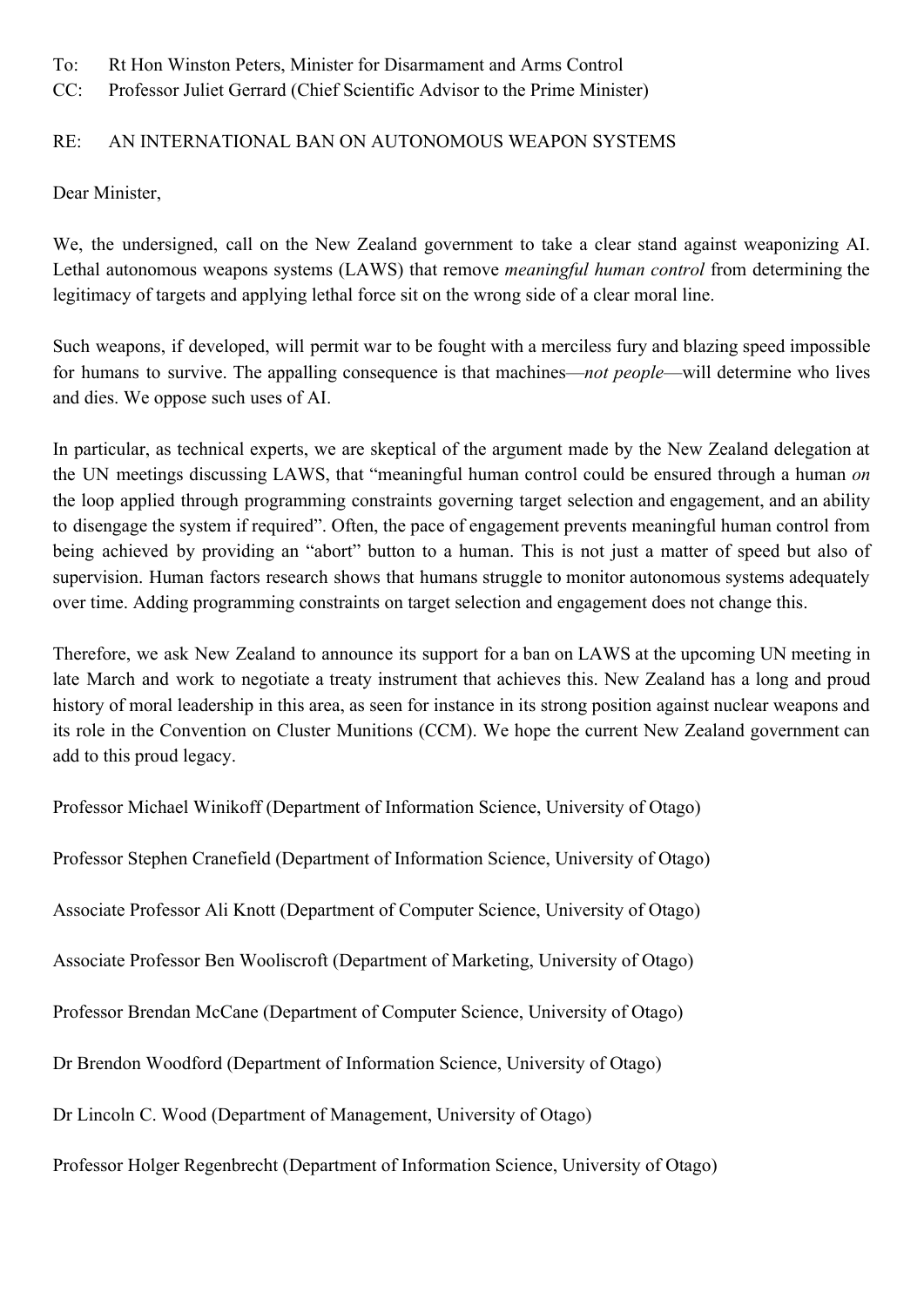Professor Michael D. Myers (Department of Information Systems and Operations Management, University of Auckland)

Dr Katharina Ruckstuhl (Associate Dean Māori, Dean's Office, Business School, University of Otago)

Associate Professor Tiru Arthanari (Department of Information Systems and Operations Management, University of Auckland)

Dr Emily Keddell (Social and Community Work, University of Otago)

Associate Professor Stephen C. Wingreen (Department of Accounting and Information Systems, University of Canterbury)

Professor Nikola Kasabov FIEEE FRSNZ (Department of Computer Science, Auckland University of Technology)

Dr Stuart Marshall (School of Engineering and Computer Science, Victoria University of Wellington)

Professor Antonija (Tanja) Mitrovic (Department of Computer Science and Software Engineering, University of Canterbury)

Professor Rob Lindeman (Director, Human Interface Technology Lab NZ, University of Canterbury)

Dr Stefanie Zollmann (Department of Computer Science, University of Otago)

Associate Professor Harminder Singh (Department of Business Information Systems, Auckland University of Technology)

Professor Lisa Ellis (Director Philosophy, Politics and Economics Programme, University of Otago)

Professor John McMillan (Bioethics Centre, University of Otago)

Associate Professor Marcus Frean (School of Engineering and Computer Science, Victoria University of Wellington)

Associate Professor Ian Watson (School of Computer Science, University of Auckland)

Professor Hans Guesgen (Chair in Computer Science, School of Fundamental Sciences, Massey University)

Dr David J. Pearce (School of Engineering and Computer Science, Victoria University of Wellington)

Associate Professor Tony Savarimuthu (Department of Information Science, University of Otago)

Mark Crook-Rumsey (PhD candidate, Department of Computer Science, Auckland University of Technology)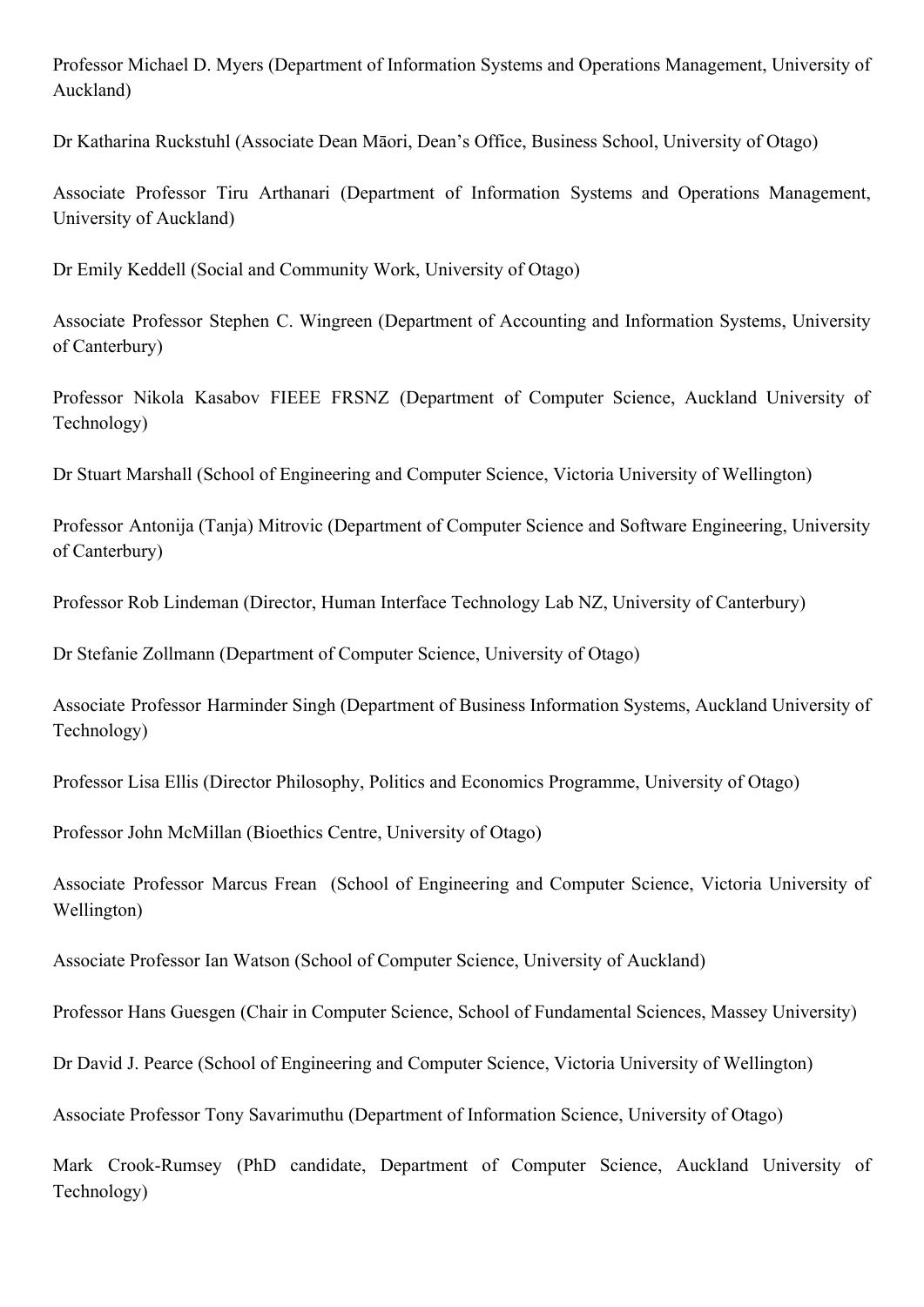Professor Robert Amor (School of Computer Science, University of Auckland)

Associate Professor Thomas Kühne (School of Engineering and Computer Science, Victoria University of Wellington)

Associate Professor Ravi Sharma (Department of Accounting and Information Systems, University of Canterbury)

Professor Andy Cockburn (Department of Computer Science and Software Engineering, University of Canterbury)

Dr Peter Andreae (School of Engineering and Computer Science, Victoria University of Wellington)

Dr Matt Boyd (health and technology researcher, Adapt Research Ltd)

Associate Professor Sara Walton (Department of Management, University of Otago)

Dr Ulrich Speidel (School of Computer Science, University of Auckland)

Professor Stephen MacDonell (Auckland University of Technology, and Department of Information Science, University of Otago)

Associate Professor Mark Sagar (University of Auckland, and CEO Soul Machines)

Rhys Compton (student at Faculty of Computing and Mathematical Science, University of Waikato).

Dr Bob Durrant (Department of Mathematics and Statistics, University of Waikato)

Dr Steven Mills (Department of Computer Science, University of Otago)

Professor Eibe Frank (Department of Computer Science, University of Waikato)

Professor Clark Thomborson (School of Computer Science, University of Auckland)

Professor Ian H. Witten FRSNZ MACM (Department of Computer Science, University of Waikato)

Dr Kourosh Neshatian (Department of Computer Science and Software Engineering, University of Canterbury)

Dr. Pan Zheng (Department of Accounting and Information Systems, University of Canterbury)

John Reilly M. Pospos (Senior cloud engineer, Soul Machines)

Peter Reutemann (Department of Computer Science, University of Waikato)

Anne Wendt (PhD student, Department of Computer Science, Auckland University of Technology)